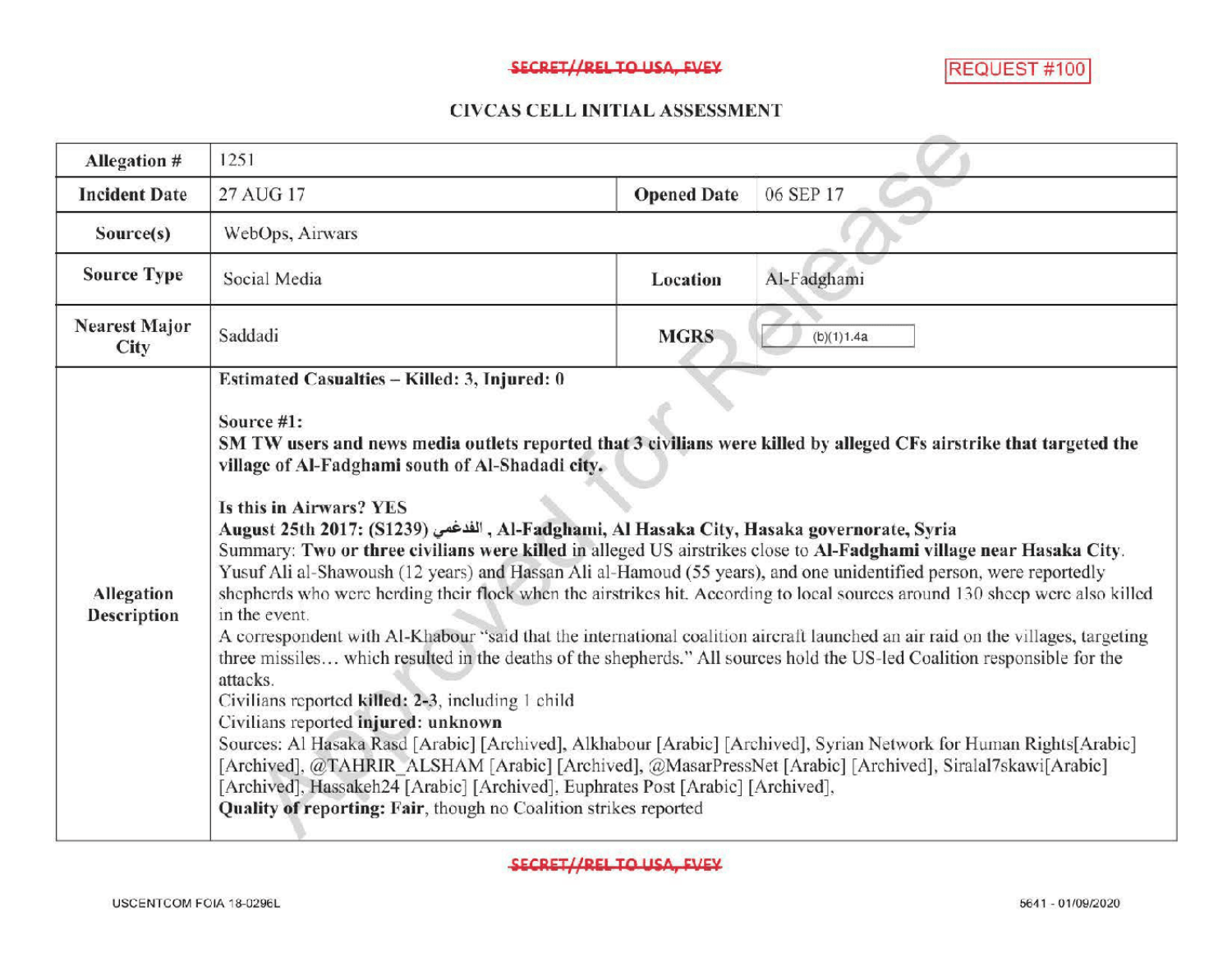## SECRET//REL TO LISA EVEY

1. Is this allegation <sup>a</sup> self-report? NO

If yes, add details of potentially corroborating strike below and task a CCAR. If no, move to 2.

- 2. Does the allegation actually allege CIVCAS? YES If yes, go to 3.a. If no, close the allegation.
- 3.a. Does the allegation state a single incident and/or location? YES If yes, move to 4. If no, move to 3.b.
- 3.b. Does the allegation contain specific information pairing each CIVCAS allegation with an independent location?
- If yes, separate the each of the combined allegations into separate allegations and restart an IA for each.
- If no, send a RFI in an attempt to break out the locations and casualties into separate allegations, restart the IA.
- If unable to RFI the alleger, go to 7.
- 4. Does the allegation contain:
- a) <sup>a</sup> way to identifya 48 hour date range? YES
- b) a specific location? YES
	- If yes to BOTH, go to 7. If EITHER are no, then go to 5.

5. Does the allegation contain:

- a) a way to identify a 48 hour date range?
- b) a specific time of day or timeframe?
- e) a general location?
- $\overline{\phantom{a}}$  If yes to ALL three, then go to 7. If ANY are no, go
- 6. Does the allegation contain:
- a) Video or photo evidence of CIVCAS that can be used to narrow the date/ time or location of the allegation?
- $\overline{\phantom{a}}$  If yes, go to 7. If no, go to 6.b.
- b) Are there at least two corroborating sources (total of 3) that independently reported the allegation?
- $\frac{1}{1}$  yes, go to 7. If no, go to 6.e.
- e) Any high quality sources?
- $\frac{1}{16}$  If yes, go to 7. If no, go to 6.d.
- d) Specific facts that warrant a search for strikes?
- $\overline{\phantom{a}}$  If yes, go to 7. If no, close the allegation.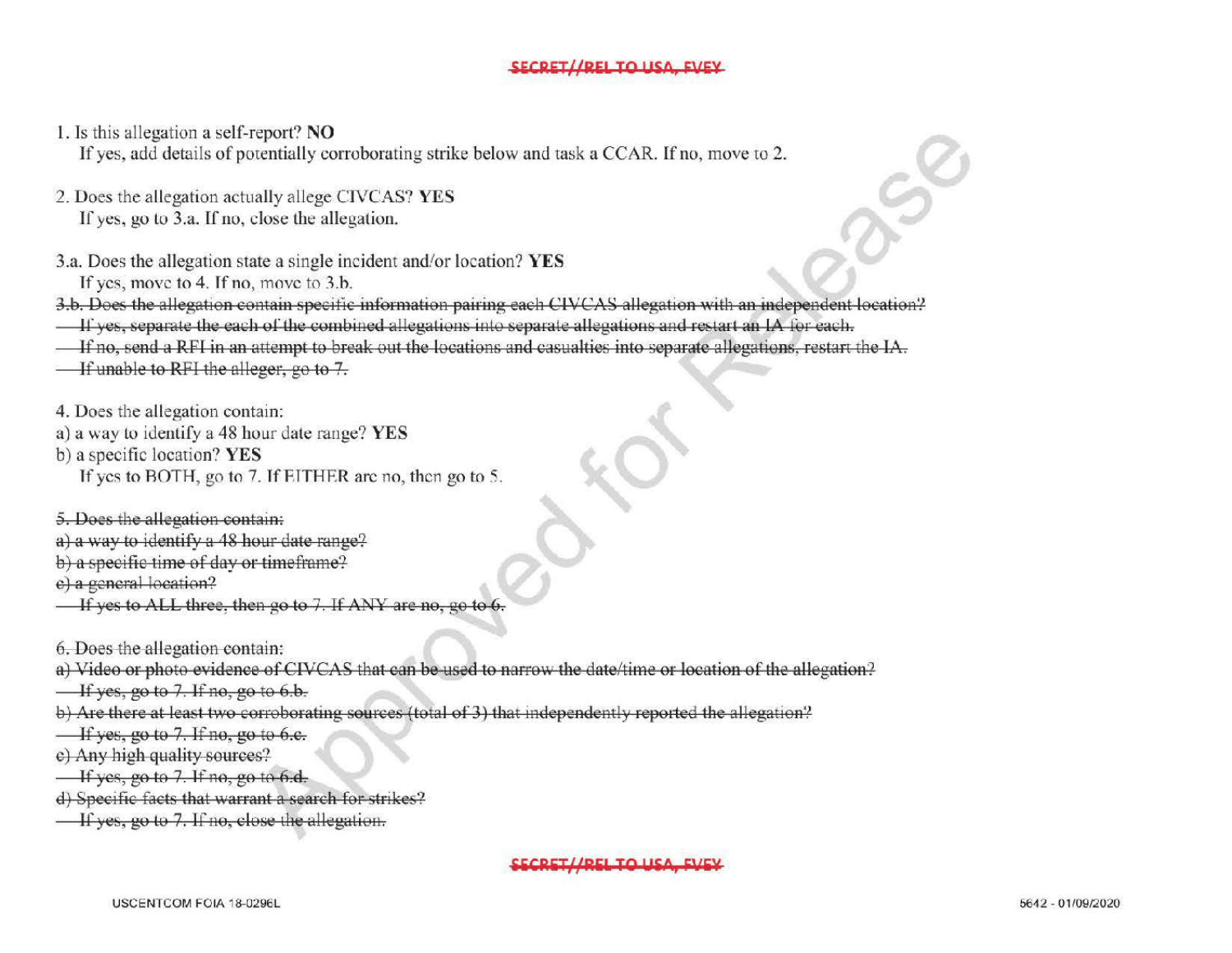## SECRET//REI TO USA EVEY

7.a. Does the allegation contain sufficient information on the time, location and details to conduct a search for strikes? YES If yes, go to 8. If no, go to 7.b.

7.b. Explain in detail why there is insufficient information on the time, location, and details to conduct a search for strikes.

8. Are there any potentially corroborating strikes? NO

If yes, answer the questions below and task CCAR.

If no, provide a detailed explanation and close the allegation. After searching for strikes in Al-Fadghami on 26-27 AUG 17, there were zero strikes found in the area. The area around the village was also searched since the allegation claims shepherds and their flock of sheep were struck  $f(x)$ 

1. Assessed date of incident:

2.Location:

| 3. Potentially Corroborating Strike Information: |  |
|--------------------------------------------------|--|
| MGRS:                                            |  |
| <b>Strike Number:</b>                            |  |
| <b>DTG:</b>                                      |  |
| Target:                                          |  |
| <b>Dynamic/Deliberate:</b>                       |  |
| Aircraft:                                        |  |
| <b>Call Sign:</b>                                |  |
| Nationality:                                     |  |
| <b>Munitions &amp; Number dropped:</b>           |  |
| <b>Target Number:</b>                            |  |
| <b>TEA:</b>                                      |  |
| $BE$ #:                                          |  |
|                                                  |  |
| <b>IZ &amp; SY</b>                               |  |
| $MAT, 0$ months                                  |  |

IZ& SY MAT: 0 results CAOC log: 0 results CJTF log: 0 results

SECRET//REL TO LICA EVEV